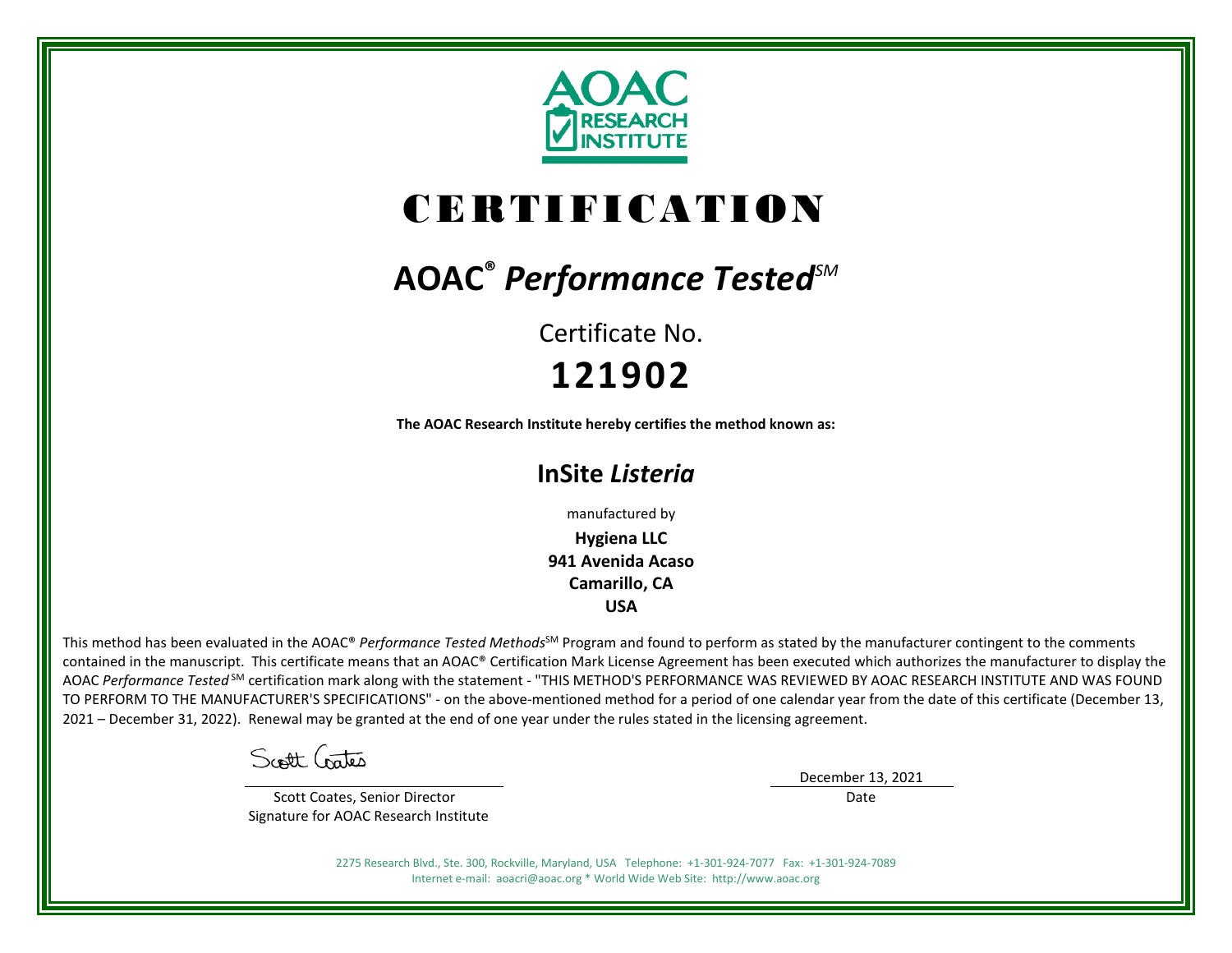| <b>METHOD AUTHORS</b><br>Delia Calderon, Nicole Familiari, Paul Meighan                                                                                                                                                                                                                                                                                                                                                                                                                                                                                | <b>SUBMITTING COMPANY</b><br><b>Hygiena LLC</b><br>941 Avenida Acaso<br>Camarillo, CA USA                                                                                                                                                                                                         |
|--------------------------------------------------------------------------------------------------------------------------------------------------------------------------------------------------------------------------------------------------------------------------------------------------------------------------------------------------------------------------------------------------------------------------------------------------------------------------------------------------------------------------------------------------------|---------------------------------------------------------------------------------------------------------------------------------------------------------------------------------------------------------------------------------------------------------------------------------------------------|
|                                                                                                                                                                                                                                                                                                                                                                                                                                                                                                                                                        |                                                                                                                                                                                                                                                                                                   |
| <b>METHOD NAME</b><br>InSite Listeria                                                                                                                                                                                                                                                                                                                                                                                                                                                                                                                  | <b>CATALOG NUMBERS</b><br>ILC050, ILC100                                                                                                                                                                                                                                                          |
|                                                                                                                                                                                                                                                                                                                                                                                                                                                                                                                                                        |                                                                                                                                                                                                                                                                                                   |
| <b>INDEPENDENT LABORATORY</b><br>Q Laboratories, Inc.<br>1400 Harrison Avenue<br>Cincinnati, OH 45214<br><b>USA</b>                                                                                                                                                                                                                                                                                                                                                                                                                                    | <b>AOAC EXPERTS AND PEER REVIEWERS</b><br>Yi Chen <sup>1</sup> , Maria Cristina Fernandez <sup>2</sup> , Dorn Clark <sup>3</sup><br><sup>1</sup> US FDA CFSAN, College Park, MD, USA<br><sup>2</sup> Universidad Maimonides, Buenos Aires, ARGENTINA<br><sup>3</sup> ALS Marshfield, LLC, WI, USA |
|                                                                                                                                                                                                                                                                                                                                                                                                                                                                                                                                                        |                                                                                                                                                                                                                                                                                                   |
| <b>APPLICABILITY OF METHOD</b><br>Target organisms - Listeria species (L. monocytogenes, innocua,<br>fleischmanni, welshimeri, weihenstephanensis, ivanovii, and seeligeri)<br>Matrixes - (4x4 in swab) - Stainless steel, ceramic, plastic<br>Performance claims - Performance equivalent to that of the U.S. Food<br>and Drug Administration Bacteriological Analytical Manual Chapter 10<br>(2017): Detection and Enumeration of Listeria monocytogenes Foods<br>and Environmental Samples, and Enumeration of Listeria<br>monocytogenes reference. | <b>REFERENCE METHOD</b><br>U.S. Food and Drug Administration (2017) FDA Bacteriological Analytical<br>Manual, Chapter 10, Detection of Listeria monocytogenes in Foods and<br>Environmental Samples, and Enumeration of Listeria monocytogenes in Foods<br>(2)                                    |
|                                                                                                                                                                                                                                                                                                                                                                                                                                                                                                                                                        |                                                                                                                                                                                                                                                                                                   |
| <b>ORIGINAL CERTIFICATION DATE</b><br>December 01, 2019                                                                                                                                                                                                                                                                                                                                                                                                                                                                                                | <b>CERTIFICATION RENEWAL RECORD</b><br>Renewed annually through December 2022.                                                                                                                                                                                                                    |
| <b>METHOD MODIFICATION RECORD</b><br>June 2020 Level 1<br>1.                                                                                                                                                                                                                                                                                                                                                                                                                                                                                           | <b>SUMMARY OF MODIFICATION</b><br>1.<br>Update catalog numbers.                                                                                                                                                                                                                                   |
| Under this AOAC® Performance Tested <sup>5M</sup> License Number, 121902 this<br>method is distributed by:<br><b>NONE</b>                                                                                                                                                                                                                                                                                                                                                                                                                              | Under this AOAC® Performance Tested <sup>5M</sup> License Number, 121902 this<br>method is distributed as:<br><b>NONE</b>                                                                                                                                                                         |

#### **PRINCIPLE OF THE METHOD (1)**

InSite *Listeria* media contains a proprietary mix of metabolic and selective substrates that allow the growth of *Listeria* species while restricting the growth of Gram negative and other Gram-positive bacteria. Substrates are metabolized by the selected population allowing replication. After sample collection, the device is incubated at 37 ± 1°C for 48 h. At the end of the incubation period a color change of medium from beige to black indicates a presumptive positive for presence of *Listeria* species. No color change in the media after 48 h indicates absence or presence of less than 10 CFU *Listeria*.

#### **DISCUSSION OF THE VALIDATION STUDY (1)**

The Hygiena InSite *Listeria* detected all *L. monocytogenes, innocua, innocua, fleischmanni, welshimeri, weihenstephanensis, ivanovii* and *seeligeri* tested at all dilution levels from extinction to high levels. The only species not detected was *L. grayi*.

Some Enterococci did produce a chromogenic reaction when inoculated at 10<sup>6</sup> and higher CFU levels. This is not the case for all strains of Enterococci. The matrixes tested all produced equivalent recoveries at fractional levels. This was also demonstrated by Q Laboratories during independent testing. From the plastic surfaces there was significance seen in the results. The plastic surfaces used due to impermeability were more difficult to control through drying, this may have caused some binding to the plastic.

The parameters of the test must be adhered to which are 37°C and 24 to 48 h to read initial positive but also negative. Based on the data presented in this report, the Hygiena InSite *Listeria* is a suitable method for detection of *Listeria* on environmental surfaces.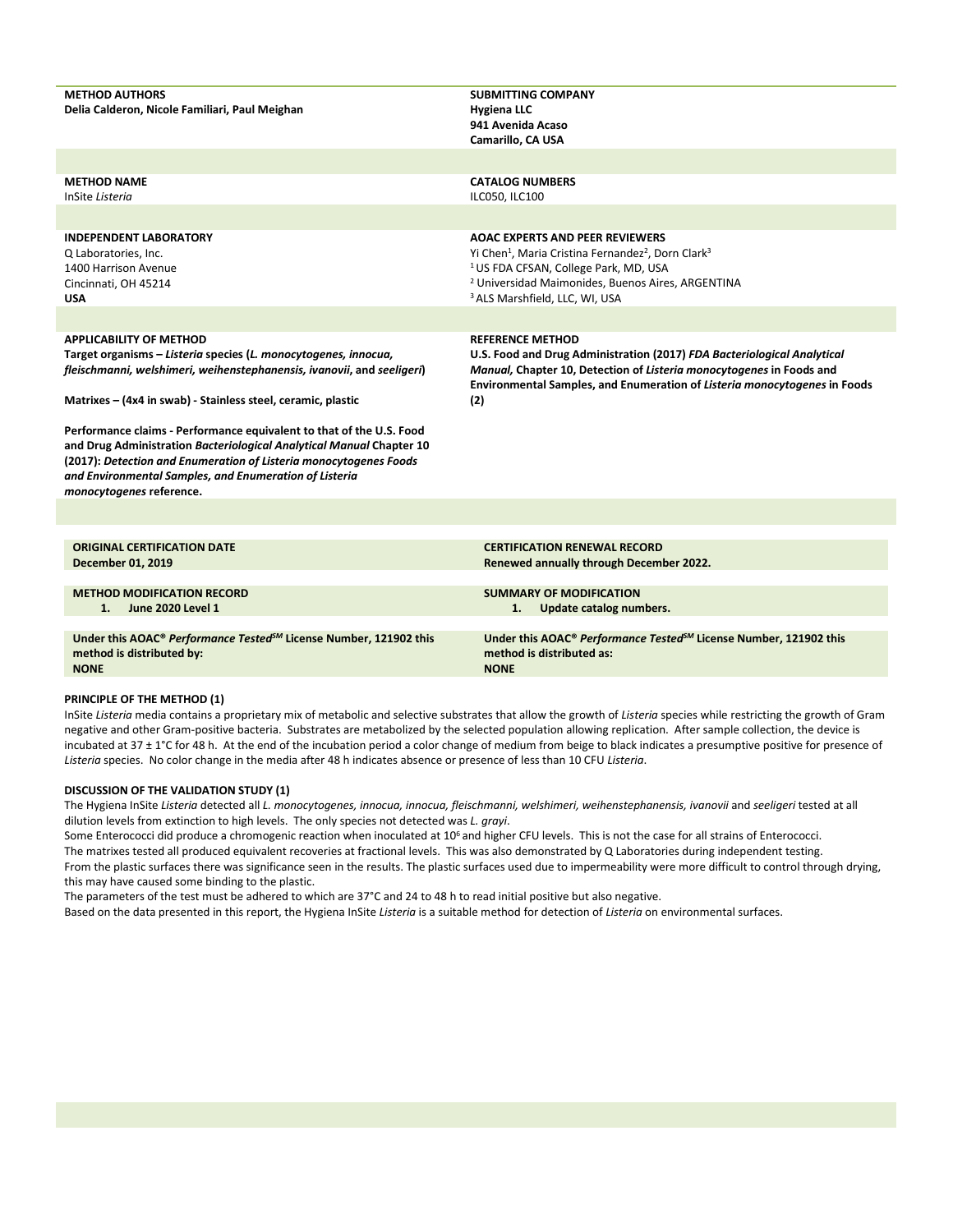## **Table 1. Inclusivity results for** *Listeria* **species (1)**

| No.            | Listeria species       | Serogroup        | Source                       | Origin                        | InSite Listeria Result <sup>a</sup> |
|----------------|------------------------|------------------|------------------------------|-------------------------------|-------------------------------------|
| $\mathbf{1}$   | L. monocytogenes       |                  | ATCC <sup>b</sup> 15313      | Unknown                       | $\ddot{}$                           |
| $\overline{2}$ | L. monocytogenes       | 4b               | ATCC 19115                   | Human                         | +                                   |
| 3              | L. monocytogenes       | 1/2a             | ATCC 19111                   | Poultry, England              | +                                   |
| 4              | L. monocytogenes       |                  | ATCC 35152                   | Guinea pig, England           | +                                   |
| 5              | L. monocytogenes       | 4e               | ATCC 19118                   | Chicken, England              | +                                   |
| 6              | L. monocytogenes       |                  | <b>ATCC 4428</b>             | Rabbit                        | +                                   |
| 7              |                        |                  |                              |                               |                                     |
|                | L. monocytogenes       |                  | ATCC 43250                   | ATCC 35152                    | +                                   |
| 8              | L. monocytogenes       |                  | ATCC 43256                   | Mexican-style Cheese          | +                                   |
| 9              | L. monocytogenes       |                  | ATCC 51414                   | Raw milk                      | $\ddot{}$                           |
| 10             | L. monocytogenes       |                  | ATCC 43249                   | ATCC 35152                    | +                                   |
| 11             | L. monocytogenes       |                  | ATCC 700301                  | Scott A strain                | $\ddot{}$                           |
| 12             | L. monocytogenes       |                  | ATCC 43251                   | ATCC 35152                    | $\ddot{}$                           |
| 13             | L. monocytogenes       |                  | ATCC 700302                  | Scott A Strain                | +                                   |
| 14             | L. monocytogenes       |                  | <b>ATCC 7648</b>             | Unknown                       | +                                   |
| 15             | L. monocytogenes       |                  | ATCC 49592                   | Derived from CAP strain       | $\ddot{}$                           |
| 16             | L. monocytogenes       |                  | ATCC 49593                   | Derived from S-437            | $\ddot{}$                           |
| 17             |                        | $\overline{2}$   |                              | Spinal fluid of Scottish man  | $\ddot{}$                           |
|                | L. monocytogenes       |                  | ATCC 19112                   |                               |                                     |
| 18             | L. monocytogenes       |                  | <b>ATCC 7646</b>             | Sheep                         | $\ddot{}$                           |
| 19             | L. monocytogenes       |                  | ATCC 53979                   | Unknown                       | $\ddot{}$                           |
| 20             | L. monocytogenes       |                  | <b>ATCC 7644</b>             | Human                         | $\ddot{}$                           |
| 21             | L. monocytogenes       |                  | ATCC BAA-751                 | Unknown                       | $\ddot{}$                           |
| 22             | L. monocytogenes       |                  | ATCC SLR2249                 | Unknown                       | +                                   |
| 23             | L. monocytogenes       | 4b               | ATCC 13932                   | Spinal fluid meningitis       | +                                   |
| 24             | L. monocytogenes       | 7                | <b>NCTC<sup>c</sup>10890</b> | Unknown                       | $\ddot{}$                           |
| 25             | L. monocytogenes       | 1/2a             | ATCC BAA-2660                | Unknown                       | $\ddot{}$                           |
| 26             | L. monocytogenes       | 1/2a             | ATCC 51775                   | Dairy products, Belgium       | $\ddot{}$                           |
|                |                        |                  |                              |                               |                                     |
| 27             | L. monocytogenes       | 4a               | ATCC 19114                   | Animal tissue                 | +                                   |
| 28             | L. monocytogenes       | 1/2 <sub>b</sub> | ATCC 51780                   | Dairy Product- Cheese Belgium | $\ddot{}$                           |
| 29             | L. monocytogenes       | 4c               | ATCC 19116                   | Chicken, England              | +                                   |
| 30             | L. monocytogenes       | 1/2a             | ATCC 51773                   | Dairy products, Belgium       | +                                   |
| 31             | L. monocytogenes       | 1/2 <sub>b</sub> | ATCC BAA-2658                |                               | +                                   |
| 32             | L. monocytogenes       | 1/2a             | ATCC BAA-2659                | Unknown                       | +                                   |
| 33             | L. monocytogenes       | 1/2a             | ATCC BAA-2657                | Unknown                       | $\ddot{}$                           |
| 34             | L. monocytogenes       | За               | ATCC 51782                   | Dairy products, Belgium       | +                                   |
| 35             | L. monocytogenes       | 4b               | ATCC 51776                   | Dairy products, Belgium       | +                                   |
| 36             |                        | 4b               | ATCC 51777                   |                               | +                                   |
|                | L. monocytogenes       |                  |                              | Dairy products, Belgium       |                                     |
| 37             | L. monocytogenes       | 1/2a             | ATCC 51774                   | Blood-human Brussels Belgium  | +                                   |
| 38             | L. monocytogenes       | 4d               | ATCC 19117                   | Sheep, USA                    | $\ddot{}$                           |
| 39             | L. monocytogenes       | 1/2c             | ATCC 51779                   | Dairy products, Belgium       | +                                   |
| 40             | L. monocytogenes       | 4b               | ATCC 51778                   | Dairy products, Belgium       | $\ddot{}$                           |
| 41             | L. monocytogenes       |                  | L10890-Q <sup>d</sup>        | Unknown                       | $\ddot{}$                           |
| 42             | L. monocytogenes       | Зс               | L2933-Q                      | Cooked Chicken                | +                                   |
| 43             | L. monocytogenes       | За               | L3007c-Q                     | Unknown                       |                                     |
| 44             | L. monocytogenes       | 3b               | L3408a-Q                     | Chicken liver pâté            | $\ddot{}$                           |
| 45             | L. monocytogenes       | 3b               | $L3624-Q$                    | Cooked turkey                 | $\ddot{}$                           |
| 46             | L. monocytogenes       | За               | L3751-Q                      | Cooked turkey                 | +                                   |
|                |                        |                  |                              |                               |                                     |
| 47             | L. monocytogenes       | 3c               | L4072-Q                      | Cooked chicken                | +                                   |
| 48             | L. monocytogenes       | 3b               | L4152a-Q                     | Chicken                       | +                                   |
| 49             | L. monocytogenes       | 3b               | L4157-Q                      | Pepper quiche                 | +                                   |
| 50             | L. monocytogenes       | 1/2c             | L4292-Q                      | Cooked meat                   | +                                   |
| 51             | L. monocytogenes       | 1/2c             | L4339a-Q                     | Ice cream                     | +                                   |
| 52             | L. monocytogenes       | 3b               | L4374a-Q                     | Pâté                          | +                                   |
| 53             | L. monocytogenes       | За               | L4385a-Q                     | Pâté                          | +                                   |
| 54             | L. monocytogenes       | 3c               | L4395-Q                      | Unknown                       | $\ddot{}$                           |
| 55             | L. monocytogenes       | 1/2c             | L4505a-Q                     | Hard boiled eggs              | $\ddot{}$                           |
| 56             | L. monocytogenes       | 3c               | L4662a-Q                     | Sandwich                      | $\ddot{}$                           |
|                |                        |                  |                              |                               |                                     |
| 57             | Listeria innocua       |                  | ATCC 51742                   | Cabbage                       | +                                   |
| 58             | Listeria innocua       |                  | ATCC 49595                   | Derived from ATCC 33090       | $\ddot{}$                           |
| 59             | Listeria innocua       | 6b               | ATCC 33091                   | Feces of pregnant woman       | $\ddot{}$                           |
| 60             | Listeria innocua       |                  | ATCC BAA-349                 | Unknown                       | $\ddot{}$                           |
| 61             | Listeria innocua       | 6a               | ATCC BAA-680                 | Cheese, Morocco               | $\ddot{}$                           |
| 62             | Listeria innocua       | 6b               | ATCC 46547                   | Bovine brain                  | $\ddot{}$                           |
| 63             | Listeria innocua       | 6a               | ATCC 11288                   | Cow brain                     | $\ddot{}$                           |
| 64             | Listeria innocua       | 6a               | ATCC 33090                   | Cow brain                     | $\ddot{}$                           |
| 65             | Listeria innocua       |                  | L807-Q                       | Chopped pork and ham          | $\ddot{}$                           |
| 66             | Listeria innocua       |                  | $L811-Q$                     | Ham cured shoulder            | $\ddot{}$                           |
| 67             | Listeria innocua       |                  | $LDP1-Q$                     | Unknown                       | $\ddot{}$                           |
|                |                        |                  |                              | <b>Hard Cheese</b>            |                                     |
| 68             | Listeria fleischmannii |                  | L24998-Q                     |                               | $\ddot{}$                           |
| 69             | Listeria fleischmannii |                  | L250003-Q                    | Cheese ripening cellar        | $\ddot{}$                           |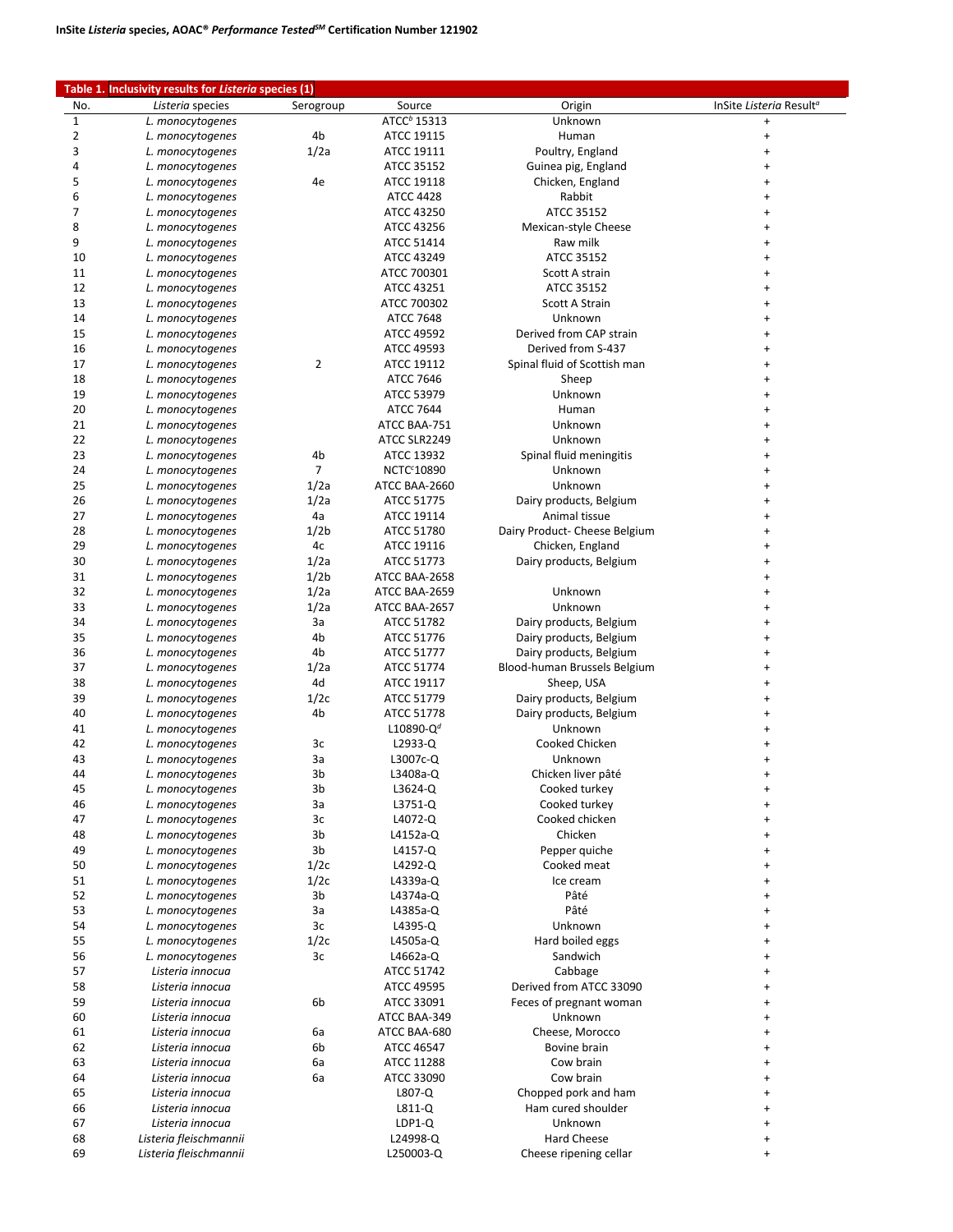## **InSite** *Listeria* **species, AOAC®** *Performance TestedSM* **Certification Number 121902**

| 70 | Listeria welshimeri         | 6 <sub>b</sub>   | ATCC 43549   | Unknown                         | $\ddot{}$ |
|----|-----------------------------|------------------|--------------|---------------------------------|-----------|
| 71 | Listeria welshimeri         | 6 <sub>b</sub>   | ATCC 35897   | Decaying plant matter           | $\ddot{}$ |
| 72 | Listeria welshimeri         | 6a               | ATCC 43548   | Unknown                         | +         |
| 73 | Listeria welshimeri         | 1/2 <sub>b</sub> | ATCC 43550   | Soil                            | $\ddot{}$ |
| 74 | Listeria welshimeri         | 6a               | ATCC 43551   | Human feces                     | $\ddot{}$ |
| 75 | Listeria welshimeri         |                  | $L50-Q$      | Unknown                         | $\ddot{}$ |
| 76 | Listeria welshimeri         |                  | L8080-11-Q   | Unknown                         | $\ddot{}$ |
| 77 | Listeria welshimeri         |                  | $L1925-C$    | Chicken                         | +         |
| 78 | Listeria welshimeri         |                  | L2161a-Q     | Sausage                         | $\ddot{}$ |
| 79 | Listeria welshimeri         |                  | L2652-Q      | Salami                          | +         |
| 80 | Listeria welshimeri         |                  | L2816-Q      | Raw chicken                     | +         |
| 81 | Listeria welshimeri         |                  | L4329t-Q     | Food                            | $\ddot{}$ |
| 82 | Listeria welshimeri         |                  | L4329w-Q     | Food                            | $\ddot{}$ |
| 83 | Listeria welshimeri         |                  | L4334a-Q     | Smoked mackerel                 | $\ddot{}$ |
| 84 | Listeria welshimeri         |                  | 6VL4-VS-Q    | Unknown                         | $\ddot{}$ |
| 85 | Listeria weihenstephanensis |                  | 24698-Q      | Unknown                         | $\ddot{}$ |
| 86 | Listeria weihenstephanensis |                  | 24699-Q      | Unknown                         | +         |
| 87 | Listeria ivanovii           | 5                | ATCC 19119   | <b>Bulgarian sheep</b>          | +         |
| 88 | Listeria ivanovii           |                  | ATCC BAA-753 | Quality control strain          | +         |
| 89 | Listeria ivanovii           |                  | ATCC 700402  | Quality control strain          | +         |
| 90 | Listeria ivanovii           |                  | ATCC 49953   | Goat, Belgium                   | $\ddot{}$ |
| 91 | Listeria ivanovii           |                  | ATCC BAA-139 | Washing water, Switzerland      | $\ddot{}$ |
| 92 | Listeria seeligeri          |                  | L2837-Q      | Crab pate                       | $\ddot{}$ |
| 93 | Listeria seeligeri          |                  | L2900-Q      | Cooked chicken                  | $\ddot{}$ |
| 94 | Listeria seeligeri          |                  | ATCC 35967   | Soil, Germany                   | $\ddot{}$ |
| 95 | Listeria grayi              |                  | ATCC 25401   | Standing corn stalks and leaves |           |
| 96 | Listeria grayi              |                  | ATCC 19120   | Animal feces, Denmark           |           |
| 97 | Listeria grayi              |                  | ATCC 700545  | Unknown                         |           |
| 98 | Listeria grayi              |                  | ATCC 25403   | Corn stalks and leaves, USA     |           |

*a*InSite chromogenic color change result.

*<sup>b</sup>*ATCC: American Type Culture Collection, Manassas, VA.

*c* NCTC: National Collection of Type Cultures, Porton Down, Salisbury, UK.

*d*Lxxxx-Q:DPOnt Qualicon Culture Collection, Wilmington, DE.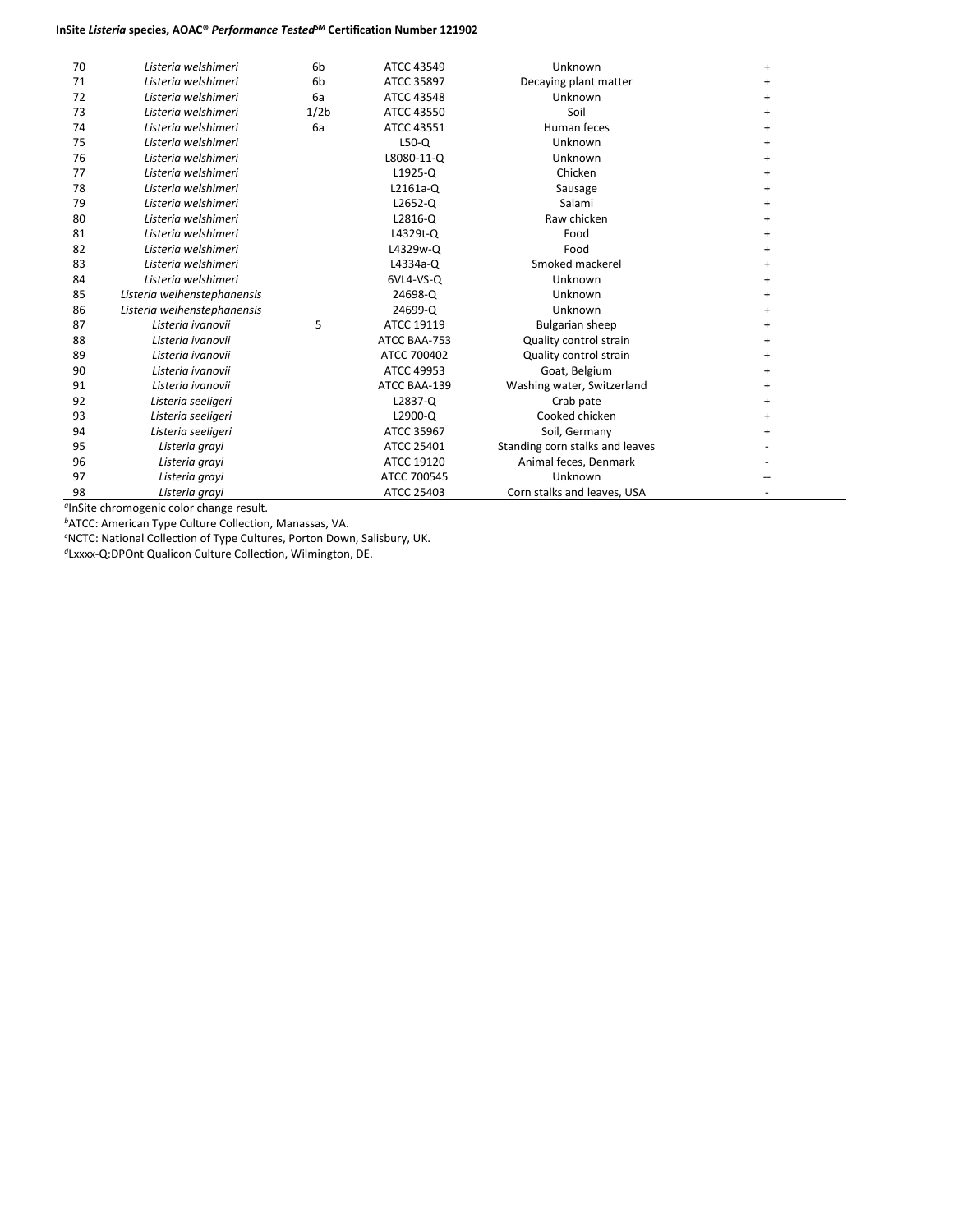## **Table 2. Exclusivity results for non-***Listeria* **strains tested (1)**

| No. | Genus species                          | Source                       | Origin                      | InSite Result <sup>a</sup> |
|-----|----------------------------------------|------------------------------|-----------------------------|----------------------------|
| 1   | Enterococcus durans                    | ATCC <sup>b</sup> 11576      | Dairy products              | $+^c$                      |
| 2   | Enterococcus faecalis                  | ATCC 51299                   | Peritoneal fluid            | $+d$                       |
| 3   | Enterococcus faecalis                  | ATCC 33186                   | Unknown                     |                            |
| 4   | Enterococcus faecalis                  | ATCC 700802                  | Unknown                     |                            |
| 5   | Enterococcus faecalis                  | ATCC 51575                   | Unknown                     |                            |
| 6   | Enterococcus faecalis                  | ATCC 49533                   | Unknown                     |                            |
| 7   | Escherichia coli                       | ATCC 8739                    | Feces                       |                            |
| 8   | Salmonella enterica subsp. enterica    | ATCC 49223                   | Guinea pig, Exeter, England |                            |
| 9   | Salmonella enterica subsp. enterica    | ATCC 9207                    | Pork liver Chicago, IL      |                            |
| 10  | Bacillus spizizenii                    | ATCC 6633                    | Unknown                     |                            |
| 11  | Staphylococcus aureus                  | <b>ATCC 6538</b>             | Human lesion                |                            |
| 12  | Pseudomonas aeruginosa                 | <b>ATCC 9027</b>             | Outer ear infection         |                            |
| 13  | Enterococcus gallinarum                | ATCC 49573                   | Chicken intestine           |                            |
| 14  | Citrobacter braakii                    | ATCC 51113                   | Snake, France               |                            |
| 15  | Rhodococcus wratislaviensis            | ATCC 51786                   | Soil                        |                            |
| 16  | Diplococcus pneumoniae                 | <b>ATCC 4951</b>             | Unknown                     |                            |
| 17  | Micrococcus luteus                     | <b>ATCC 4698</b>             | Unknown                     |                            |
| 18  | Staphylococcus epidermidis             | <b>ATCC 51625</b>            | Blood-human                 |                            |
| 19  | Klebsiella oxytoca                     | ATCC 43086                   | Unknown                     |                            |
| 20  | Candida glabrata                       | ATCC 15545                   | Young woman fata septicemia |                            |
| 21  | Saccharomyces cerevisiae               | ATCC 77533                   | Unknown                     |                            |
| 22  | Salmonella Paratyphi A                 | ATCC 9150                    | Unknown                     |                            |
| 23  | Salmonella Typhimurium                 | ATCC 13311                   | Food poisoning, human feces |                            |
| 24  | Pseudomonas putida                     | ATCC 49128                   | Clinical isolate            |                            |
|     |                                        |                              | Tryptophan-enriched water,  |                            |
| 25  | Pseudomonas protegens                  | ATCC 17386                   | Berkeley, CA                |                            |
| 26  | Bacillus subtilis subsp. thruingiensis | <b>ATCC 1092</b>             | Animal tissue               |                            |
|     |                                        |                              | Powdered milk-base infant   |                            |
| 27  | <b>Bacillus cereus</b>                 | ATCC 33019                   | formulae, Colombia          |                            |
| 28  | Bacillus subtilis subsp. subtilis      | ATCC 6051                    | Unknown                     |                            |
| 29  | Klebsiella pneumoniae                  | ATCC 10034                   | Unknown                     |                            |
| 30  | Candida albicans                       | ATCC 10231                   | Man with bronchomycosis     |                            |
| 31  | Enterobacter cloacae subsp. cloacae    | ATCC 10347                   | Spinal fluid                |                            |
| 32  | Citrobacter freundii                   | <b>NCTC<sup>e</sup> 9750</b> | Unknown                     |                            |
| 33  | Citrobacter koseri                     | ATCC 27156                   | Unknown                     |                            |
| 34  | Carnobacterium gallinarum              | 4063-Q $f$                   | Unknown                     |                            |
| 35  | Lactobacillus curvatus                 | 7332-Q                       | Unknown                     |                            |
| 36  | Lactobacillus lactis                   | $659 - Q$                    | Unknown                     |                            |
| 37  | Salmonella kentucky                    | 2628-Q                       | Unknown                     |                            |
| 38  | Staphylococcus capitis                 | 1111-Q                       | Unknown                     |                            |
| 39  | Staphylococcus sciuri                  | 1113-Q                       | Unknown                     |                            |
| 40  | Staphylococcus warneri                 | 1105-Q                       | Unknown                     |                            |
| 41  | Staphylococcus xylosus                 | 1107-Q                       | Unknown                     |                            |
| 42  | Staphylococcus xylosus                 | 1112-Q                       | Unknown                     |                            |
| 43  | Streptococcus bovis                    | 692-Q                        | Unknown                     |                            |
| 44  | Streptococcus mutans                   | 3992-Q                       | Unknown                     |                            |
| 45  | Streptococcus salivarius               | 3993-Q                       | Unknown                     |                            |
| 46  | Streptococcus sangunis                 | 3994-Q                       | Unknown                     |                            |
| 47  | Streptococcus thermophilus             | 691-Q                        | Unknown                     |                            |
| 48  | Streptococcus thermophilus             | 11498-Q                      | Unknown                     |                            |

*<sup>a</sup>*InSite chromogenic color change result.

*<sup>b</sup>*ATCC: American Type Culture Collection, Manassas, VA.

*c* +Detected at a level of >410,000 CFU.

*<sup>d</sup>*+ Detected at a level of >1,000,000 CFU.

*e* NCTC: National Collection of Type Cultures, Porton Down, Salisbury, UK.

*f* xxxx-Q: DuPont Qualicon Culture Collection, Wilminton, DE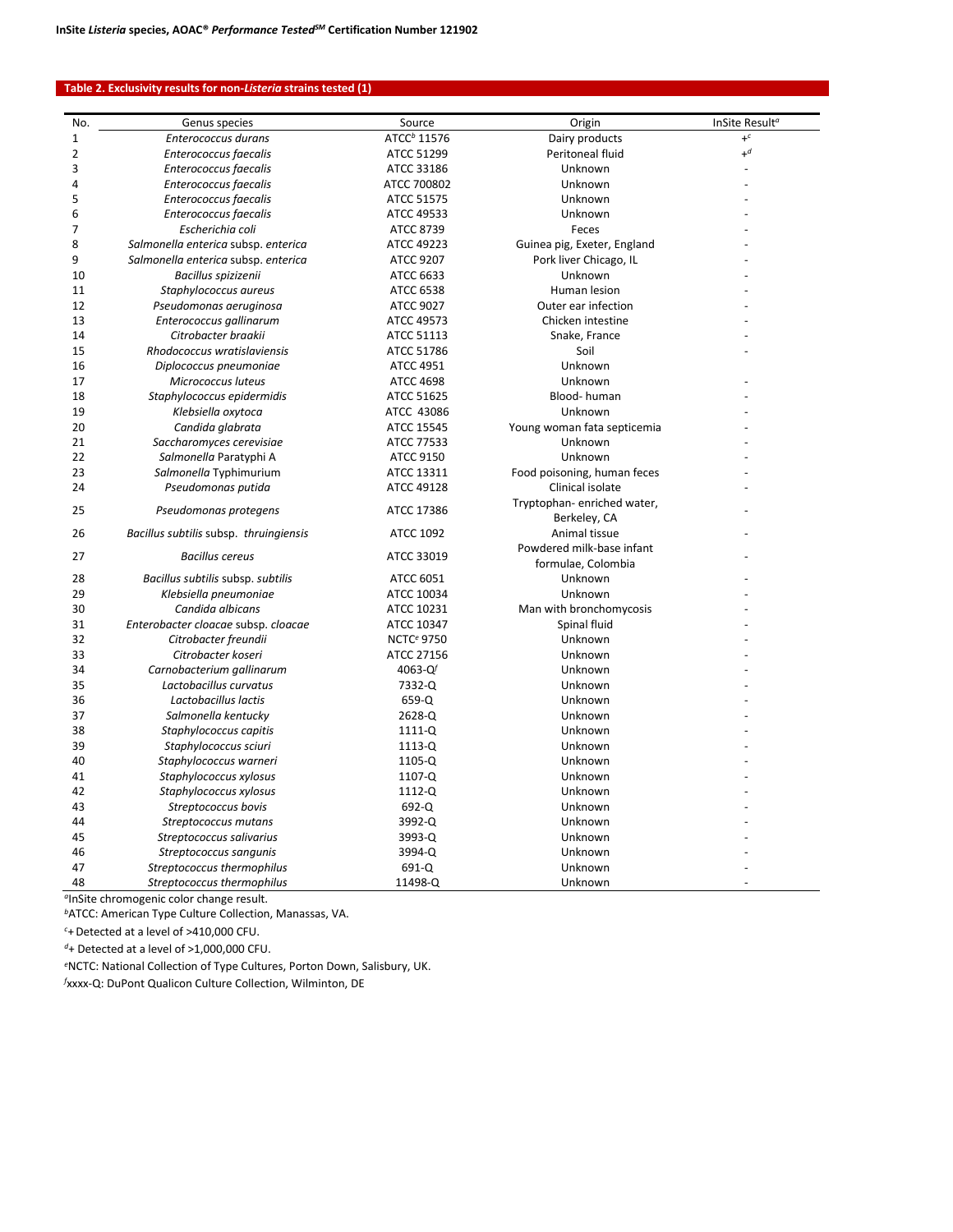| Table 3. InSite Listeria Results: Presumptive vs. Confirmed (1) |                                                                         |                                           |       |       |                             |              |                           |                    |              |                   |                     |
|-----------------------------------------------------------------|-------------------------------------------------------------------------|-------------------------------------------|-------|-------|-----------------------------|--------------|---------------------------|--------------------|--------------|-------------------|---------------------|
|                                                                 |                                                                         |                                           |       |       | InSite Listeria presumptive |              | InSite Listeria confirmed |                    |              |                   |                     |
| Matrix                                                          | Strain                                                                  | Inoculation level <sup>®</sup>            | $N^b$ | $x^c$ | $POD_{CP}$ <sup>d</sup>     | 95% CI       | $\boldsymbol{\mathsf{x}}$ | PODcc <sup>e</sup> | 95% CI       | $d$ POD $c$ P $f$ | 95% Cl <sup>g</sup> |
|                                                                 | L. monocytogenes<br>(ATCC <sup>h</sup> 53979, 4a)<br>4a/10X E. faecalis | 0,1163                                    | 5     | 0     | 0                           | (0.00, 0.43) | 0                         | 0                  | (0.00, 0.43) | 0                 | $(-0.47, 0.47)$     |
| Stainless steel                                                 |                                                                         | 70, 1163                                  | 20    | 12    | 0.60                        | (0.39, 0.78) | 12                        | 0.60               | (0.39, 0.78) | 0                 | $(-0.13, 0.13)$     |
|                                                                 | (ATCC 49452)                                                            | 7.0x10 <sup>6</sup> , 1.2x10 <sup>8</sup> | 5     | 5     | 1.00                        | (0.56, 1.00) | 5                         | 1.00               | (0.56, 1.00) | 0                 | $(-0.47, 0.47)$     |
|                                                                 | L. monocytogenes                                                        | 0, 3.2x10 <sup>3</sup>                    | 5     | 0     | 0                           | (0.00, 0.43) | 0                         | $\mathbf 0$        | (0.00, 0.43) | 0                 | $(-0.47, 0.47)$     |
| Stainless steel                                                 | 4a (CWD <sup>/</sup> 1620)/10X<br>E. faecalis (ATCC<br>29212)           | $1.4x10^2$ , $3.2x10^3$                   | 20    | 10    | 0.50                        | (0.30, 0.70) | 10                        | 0.50               | (0.30, 0.70) | 0                 | $(-0.13, 0.13)$     |
|                                                                 |                                                                         | 4.0x10 <sup>2</sup> , 2.8x10 <sup>4</sup> | 5     | 5     | 1.00                        | (0.57, 1.00) | 5                         | 1.00               | (0.57, 1.00) | 0                 | $(-0.47, 0.47)$     |
|                                                                 | L. innocua (ATCC<br>11288)                                              | $\mathbf 0$                               | 5     | 0     | 0                           | (0.00, 0.43) | 0                         | $\mathbf 0$        | (0.00, 0.43) | 0                 | $(-0.47, 0.47)$     |
| Stainless steel                                                 |                                                                         | 1375                                      | 20    | 12    | 0.60                        | (0.39, 0.78) | 12                        | 0.60               | (0.39, 0.78) | 0                 | $(-0.13, 0.13)$     |
|                                                                 |                                                                         | $4.8x10^{6}$                              | 5     | 5     | 1.00                        | (0.56, 1.00) | 5                         | 1.00               | (0.56, 1.00) | 0                 | $(-0.47, 0.47)$     |
|                                                                 | L. monocytogenes<br>1/2a (ATCC 19111)                                   | $\mathbf{0}$                              | 5     | 0     | 0                           | (0.00, 0.43) | 0                         | 0                  | (0.00, 0.43) | 0                 | $(-0.47, 0.47)$     |
| Ceramic                                                         |                                                                         | 812                                       | 20    | 15    | 0.75                        | (0.53, 0.88) | 15                        | 0.75               | (0.53, 0.88) | 0                 | $(-0.13, 0.13)$     |
|                                                                 |                                                                         | $4.35 \times 10^{6}$                      | 5     | 5     | 1.00                        | (0.00, 0.43) | 5                         | 1.00               | (0.00, 0.43) | 0                 | $(-0.47, 0.47)$     |
|                                                                 | L. monocytogenes<br>4b (ATCC 19115)                                     | $\mathbf 0$                               | 5     | 0     | 0                           | (0.00, 0.43) | $\mathbf 0$               | $\mathbf 0$        | (0.00, 0.43) | 0                 | $(-0.47, 0.47)$     |
| Plastic                                                         |                                                                         | 6675                                      | 20    | 20    | 1.00                        | (0.84, 1.00) | 20                        | 1.00               | (0.84, 1.00) | 0                 | $(-0.13, 0.13)$     |
|                                                                 |                                                                         | $2.9 \times 10^{6}$                       | 5     | 5     | 1.00                        | (0.57, 1.00) | 5                         | 1.00               | (0.57, 1.00) | 0                 | $(-0.47, 0.47)$     |

*<sup>a</sup>*Inoculation level = CFU applied to each 4" x 4" surface area (test portion). Inoculation levels for *Listeria* are presented first, then *Enterococcus*.

*b*N = Number of test potions.

*c* x = Number of positive test portions.

*<sup>d</sup>*PODCP = Candidate method presumptive positive outcomes divided by the total number of trials.

ePOD<sub>CC</sub> = Candidate method confirmed positive outcomes divided by the total number of trials.

*f* dPOD<sub>CP</sub> = Difference between the candidate method presumptive result and candidate method confirmed result POD values.

*<sup>g</sup>*95% CI = If the confidence interval of a dPOD does not contain zero, then the difference is statistically significant at the 5% level.

*<sup>h</sup>*American Type Culture Collection, Manassas, VA.

*i* Matrix tested in the independent laboratory, Q Laboratories, Cincinnati, OH.

*j* University of Vermont Culture Collection, Burlington, VT.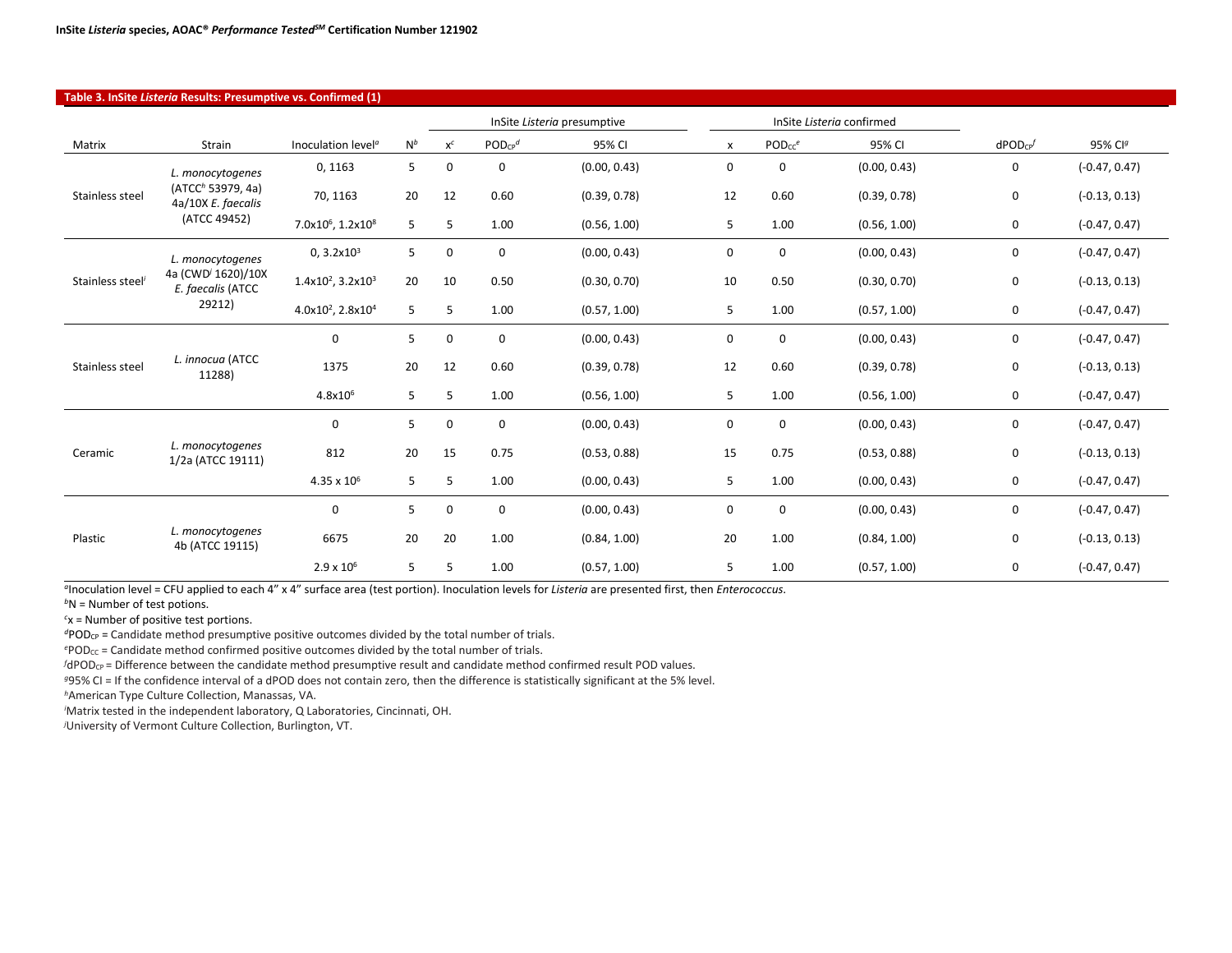|                 | Table 4. Method Comparison Results: InSite Listeria vs. BAM Ch. 10 (1) |                                           |       |             |             |                         |                |                    |                    |               |                 |
|-----------------|------------------------------------------------------------------------|-------------------------------------------|-------|-------------|-------------|-------------------------|----------------|--------------------|--------------------|---------------|-----------------|
|                 |                                                                        |                                           |       |             |             | InSite Listeria results |                |                    | BAM Ch. 10 results |               |                 |
| Matrix          | <b>Strain</b>                                                          | Inoculation level <sup>a</sup>            | $N^b$ | $x^c$       | $PODc^d$    | 95% CI                  | x              | POD <sub>R</sub> e | 95% CI             | $d$ POD $c^f$ | 95% Clg         |
| Stainless steel | L. monocytogenes                                                       | 0, 1163                                   | 5     | 0           | 0.00        | (0.00, 0.43)            | $\mathbf 0$    | 0.00               | (0.00, 0.43)       | $\mathbf 0$   | $(-0.43, 0.43)$ |
|                 | (ATCC <sup>h</sup> 53979, 4a)<br>4a/10X E. faecalis                    | 70, 1163                                  | 20    | 12          | 0.60        | (0.39, 0.78)            | $\overline{7}$ | 0.35               | (0.18, 0.57)       | 0.25          | $(-0.05, 0.49)$ |
|                 | (ATCC 49452)                                                           | 7.0x10 <sup>6</sup> , 1.2x10 <sup>8</sup> | 5     | 5           | 1.00        | (0.57, 1.00)            | 5              | 1.00               | (0.57, 1.00)       | 0             | $(-0.43, 0.43)$ |
|                 | L. monocytogenes                                                       | 0, 3.2x10 <sup>3</sup>                    | 5     | 0           | 0           | (0.00, 0.43)            | 0              | 0                  | (0.00, 0.43)       | 0             | $(-0.43, 0.43)$ |
| Stainless steel | 4a (CWD <sup>/</sup> 1620)/10X<br>E. faecalis (ATCC<br>29212)          | 140, 3.2x10 <sup>3</sup>                  | 20    | 10          | 0.50        | (0.30, 0.70)            | 11             | 0.55               | (0.34, 0.74)       | $-0.05$       | $(-0.33, 0.24)$ |
|                 |                                                                        | 400, 2.8x10 <sup>4</sup>                  | 5     | 5           | 1.00        | (0.57, 1.00)            | 5              | 1.00               | (0.57, 1.00)       | $\mathbf 0$   | $(-0.43, 0.43)$ |
| Stainless steel | L. innocua (ATCC<br>11288)                                             | $\mathbf 0$                               | 5     | 0           | 0           | (0.00, 0.43)            | $\mathbf 0$    | 0                  | (0.00, 0.43)       | 0             | $(-0.43, 0.43)$ |
|                 |                                                                        | 1375                                      | 20    | 12          | 0.60        | (0.39, 0.78)            | 14             | 0.70               | (0.48, 0.85)       | $-0.10$       | $(-0.36, 0.18)$ |
|                 |                                                                        | $4.8x10^{6}$                              | 5     | 5           | 1.00        | (0.56, 1.00)            | 5              | 1.00               | (0.56, 1.00)       | $\mathbf 0$   | $(-0.43, 0.43)$ |
|                 | L. monocytogenes<br>1/2a (ATCC 19111)                                  | $\mathbf 0$                               | 5     | 0           | $\pmb{0}$   | (0.00, 0.43)            | 0              | 0                  | (0.00, 0.43)       | $\mathbf 0$   | $(-0.43, 0.43)$ |
| Ceramic         |                                                                        | 812                                       | 20    | 15          | 0.75        | (0.53, 0.88)            | 16             | 0.80               | (0.58, 0.92)       | $-0.05$       | $(-0.30, 0.21)$ |
|                 |                                                                        | $4.35 \times 10^{6}$                      | 5     | 5           | 1.00        | (0.00, 0.43)            | 5              | 1.00               | (0.56, 1.00)       | 0             | $(-0.43, 0.43)$ |
| Plastic         | L. monocytogenes<br>4b (ATCC 19115)                                    | $\mathbf 0$                               | 5     | $\mathbf 0$ | $\mathbf 0$ | (0.00, 0.43)            | 0              | $\mathbf 0$        | (0.00, 0.43)       | 0             | $(-0.43, 0.43)$ |
|                 |                                                                        | 6675                                      | 20    | 20          | 1.00        | (0.84, 1.00)            | 9              | 0.45               | (0.26, 0.66)       | 0.55          | (0.29, 0.74)    |
|                 |                                                                        | $2.9 \times 10^{6}$                       | 5     | 5           | 1.00        | (0.57, 1.00)            | 5              | 1.00               | (0.56, 1.00)       | 0             | $(-0.43, 0.43)$ |

*<sup>a</sup>*Inoculation level = CFU applied to each 4" x 4" surface area (test portion). Inoculation levels for *Listeria* are presented first, then *Enterococcus*.

*<sup>b</sup>*N = Number of test potions.

*c* x = Number of positive test portions.

<sup>d</sup>POD<sub>C</sub> = Candidate method presumptive positive outcomes confirmed positive.

*e* PODR = Reference method confirmed positive outcomes divided by the total number of trials.

*f* dPOD<sub>C</sub> = Difference between the candidate method and reference method POD values.

*<sup>g</sup>*95% CI = If the confidence interval of a dPOD does not contain zero, then the difference is statistically significant at the 5% level.

*<sup>h</sup>*American Type Culture Collection, Manassas, VA.

*i* Matrix tested in the independent laboratory, Q Laboratories, Cincinnati, OH.

*j* University of Vermont Culture Collection, Burlington, VT.